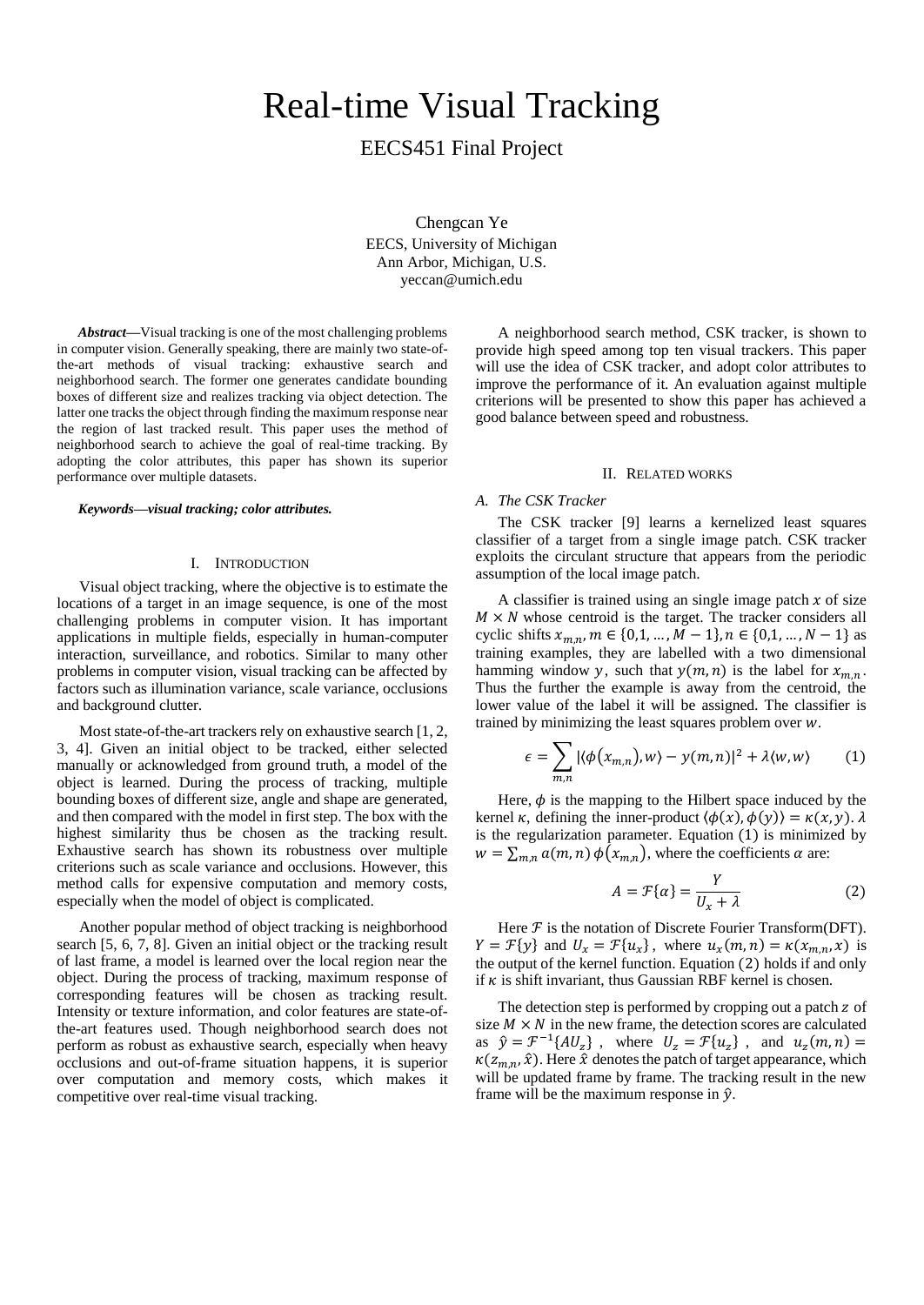# *B. Color Attributes*

Recently, color attributes obtained excellent results for object recognition, object detection and action recognition. Color attributes [10] are linguistic color labels assigned by human to represent colors in the world. In a linguistic study by Berlin and Kay [11], it was concluded that English language contains eleven basic color terms: black, blue, brown, grey, green, orange, pink, purple, red, white and yellow. In the field of computer vision, color naming is an operation that associate RGB values with linguistic color labels. According to [10], a  $32 \times 32 \times 32$  look-up table which maps RGB values to a probabilistic color representation is learned via Google Image. As seen in Fig. 1, each row of color names sums up to 1.



Intuitively, RGB values with lower intensity have greater possibility over dark colors and vice versa.

Apart from the gray scale information used in CSK tracker, now we can combine color attributes as features to train the model. However, the dimension of color attributes is 11, which is computation expensive, thus we introduce PCA to compress the dimension of features.

#### *C. Principal Component Analysis*

PCA was invented by Karl Pearson [12], it is a statistical procedure the uses an orthogonal transformation to convert a set of observations of possibly correlated variables into a set of values linearly uncorrelated variables called principal components. The number of principal components is less than or equal to the number of original variables, thus can be used to compress the dimension of features.

Given a  $N \times p$  observation matrix X, each row  $x_i$  denotes an observation. First, we can extract the mean vector  $m$  using:

$$
m = \frac{1}{N} \sum_{i=1}^{N} x_i
$$
 (3)

Then compute the covariance matrix  $C$  using:

$$
C = \frac{1}{N-1} \sum_{i=1}^{N} (x_i - m)^T (x_i - m)
$$
 (4)

After that we can obtain the  $p \times p$  eigenvector matrix of C via eigenvalue decomposition. Each eigenvector represents a principal component. By taking the first  $L$  columns, we will get a  $p \times L$  matrix P, called projection matrix.

$$
Y = XP
$$
 (5)

Using the above equation, we receive a compressed matrix  $Y$  which has  $N$  rows but only  $L$  columns. Such dimension reduction steps can be very useful in visualizing and processing high-dimensional datasets.

#### III. THE ALGORITHM

The flow chart of the algorithm will be shown in Fig. 2, and the algorithm will be illustrated generally. Further details are presented in the following parts.



Fig. 2. Flow chart of the algorithm

Given the target's coordinates of frame  $n - 1$ , the goal is to find the target's coordinates of frame  $n$ . If  $n = 1$ , we will select the target manually or get the target's information from ground truth. Otherwise, we need to compute the coordinates through Fast Detection, which has been introduced in Part II.A.

After obtaining the target's coordinates, we need to update the model of the target. Specifically, updating the coefficients  $\alpha$  in Part II.A. First, cropping out a patch near the target's centroid  $(x', y')$ , take the pixels within it as examples. Second, we compute the gray scale feature and color attributes as introduced in Part II.B. The next step is to compress the dimension of the features extracted using PCA, and record the appearance as  $\hat{z}$ . After that, the coefficients  $\alpha$  can be updated by combining the new appearance with the old observation. The visual tracking algorithm operates by doing this frame by frame. The procedure of compressing feature dimension and updating coefficients  $\alpha$  will be introduced in detail.

## *A. Feature Dimension Compression*

As introduced before, we will use PCA to compress feature dimension. Take the examples in a patch as input, a projection matrix needs to be computed. However, since the appearance of the target in each frame is not independent, we developed a strategy to update the projection matrix frame by frame, rather than create a brand new projection matrix. The procedure is summarized in Algorithm 1.

**Algorithm 1** Projection Matrix Computation

# **Input:**

Frame number  $n$ ; Object appearance  $\hat{z}^n$ 

Previous covariance matrix  $Q_{n-1}$ ; Parameter  $\mu$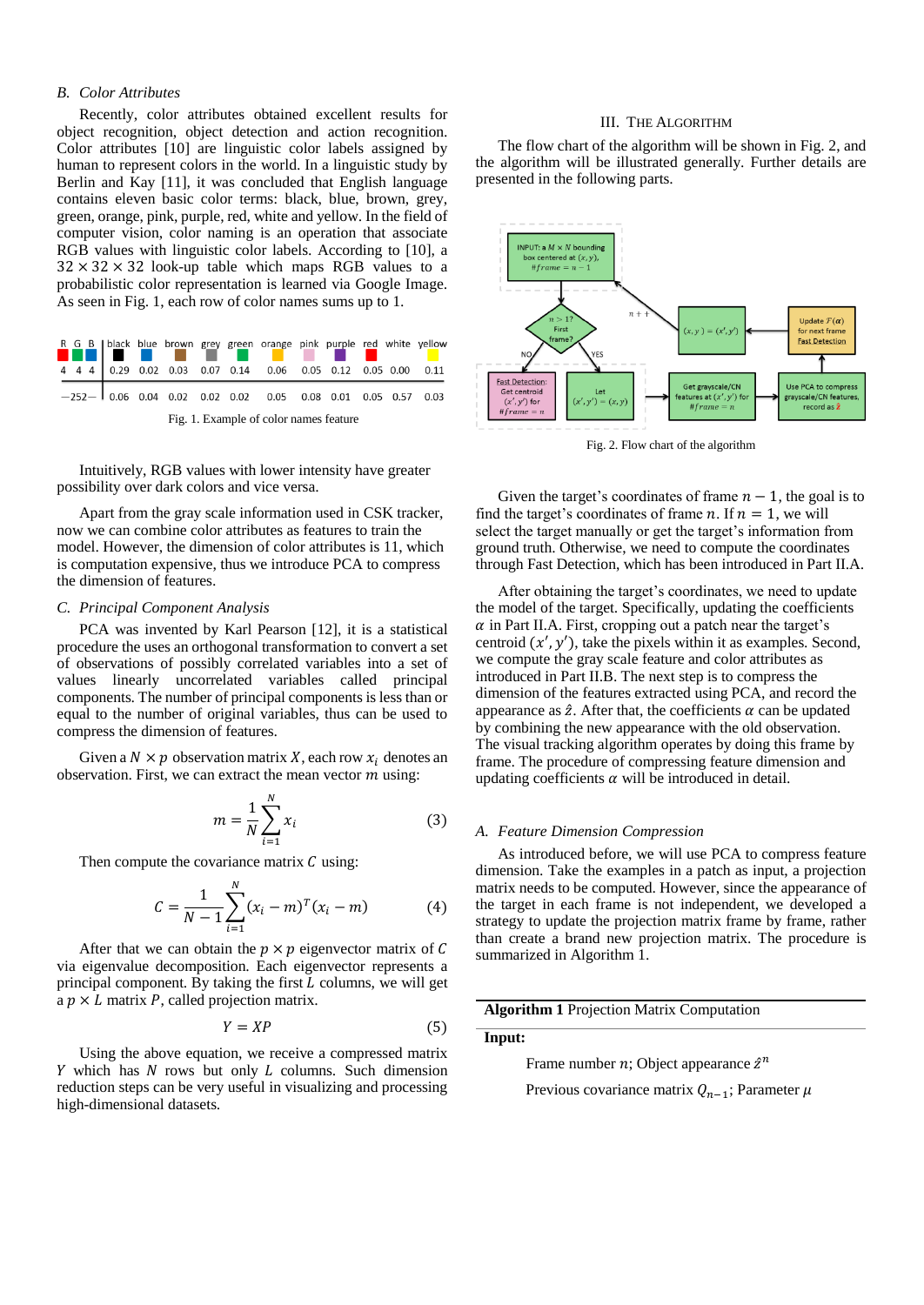# **OutPut:**

Projection Matrix  $P_n$ ; Covariance Matrix  $Q_n$ 

- 1: Calculate covariance  $C$  using  $\hat{z}^n$
- 2: Set  $R = (1 \mu)Q_{n-1} + \mu C$
- 3: Do Eigenvalue decomposition  $R = ESE^{T}$
- 4: Take the first 2 column of  $E$  as projection matrix  $P_n$
- 5: Take the largest 2 singular values as diagonal components of Λ
- 6: Update covariance matrix  $Q_n = (1 \mu)Q_{n-1} + P_n \Lambda P_n^T$

With the use of Algorithm 1, we do not need to store all the previous covariance matrices, but only the last covariance matrix using a learning parameter  $\mu$ . Thus, the memory cost of the algorithm is greatly decreased, but the consistence of target's appearance is preserved.

# *B. Coefficients update*

To achieve visual tracking that is robust to appearance changes, it is necessary that the target model is updated frame by frame. As in Eq. (2), coefficients  $\alpha$  are represented via DFT, and  $\alpha$  are the closed form solution to Eq. (1). By updating  $\alpha$ , we can update the solution to least squares problem in each frame, thus it is equivalent to update the target model. The procedure is summarized in Algorithm 2.

**Algorithm 2** Coefficients  $\alpha$  update

# **Input:**

Frame number  $n$ ; Object appearance  $\hat{z}^n$ ; Parameter  $\gamma$ 

DFT of previous  $\alpha$ , denotes  $A_{n-1} = \frac{A_{n-1}^N}{\alpha D}$  $A_{n-1}^D$ 

**OutPut:** 

- DFT of  $\alpha$ , called  $A_n = \frac{A_n^N}{4R}$  $A_n^D$
- 1: Calculate circulant kernel  $\kappa$  using  $\hat{z}^n$
- 2: Build a 2-d hamming window  $y$
- 3: Set  $\frac{A_n^N}{4D}$  $\frac{A_n^N}{A_n^D} = \frac{\mathcal{F}(y) \odot \mathcal{F}(\kappa)}{\mathcal{F}(\kappa) \odot (\mathcal{F}(\kappa))}$  $\frac{\mathcal{F}(\mathbf{y}) \ominus \mathcal{F}(\mathbf{x})}{\mathcal{F}(\mathbf{x}) \ominus (\mathcal{F}(\mathbf{x}) + \lambda)},$  where  $\mathcal F$  denotes DFT and  $\odot$

denotes point-wise production

4: Update  $A_n^N = (1 - \gamma)A_{n-1}^N + \gamma A_n^N$ 

5: Update 
$$
A_n^D = (1 - \gamma)A_{n-1}^D + \gamma A_n^D
$$

6: Set 
$$
\mathcal{F}(\alpha) = A_n = \frac{A_n^N}{A_n^D}
$$

With the use of Algorithm 2, we only need to store the current model  $\{A_n^N, A_n^D, \hat{z}^n\}$ . This also contributes to the high speed and low memory cost of the algorithm.

# IV. EXPERIMENTS

The code is implemented in Python, *numpy, pylab, and matplotlib* library is needed. A public dataset<sup>1</sup> and a commercial dataset are used, both including ground truth information.

Due to the time limitations, control experiments are not designed. Thus, we will only discuss the superiority and inferiority of this paper.

*A. Tracking Results Format*



Fig. 3. Example of tracking result

 As in Fig. 3, frame number is shown at the top of the figure. Within the leftmost figure, the red box denotes the tracking result, and the bot dot denotes the ground truth information. The middle figure shows the template used to extract grayscale feature and color attributes. The rightmost figure is the local response of the algorithm, and the brightest point denotes the target's coordinates.



<sup>1</sup>dataset available at: https://sites.google.com/site/trackerbenchmark /benchmarks/v10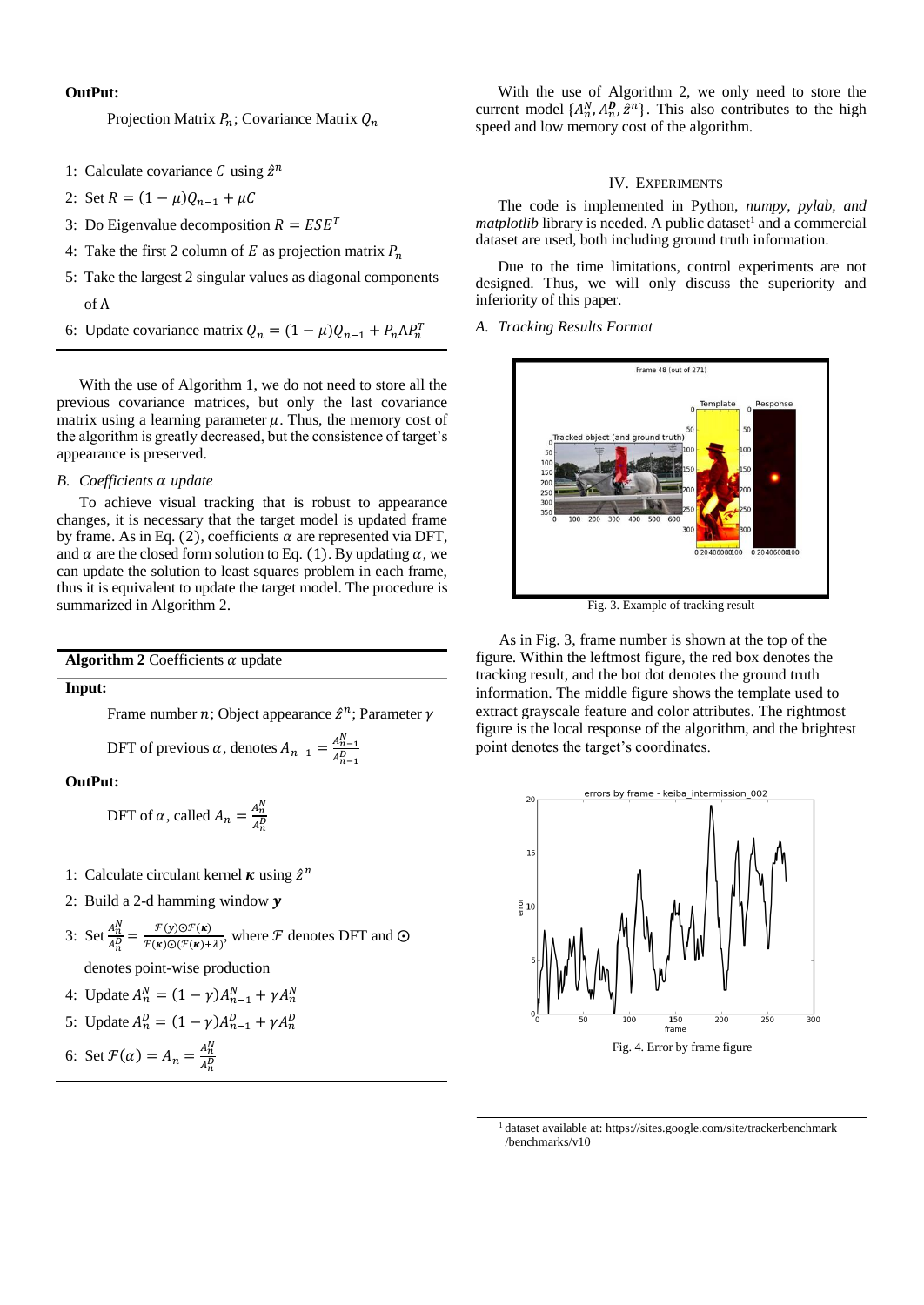Fig. 4 shows the error by frame figure. The horizontal axis denotes the frame number, and the vertical axis denotes the Euclidean distance between the tracking result and the ground truth. This figure is used to detect where this tracker lost its target.

# *B. Tracking Results*

The following figure shows this tracker can track its target with high performance. Due to the paper's length limitation, not all the examples in the dataset will be presented, but videos of tracking results will be attached when submitting.



Fig. 5. Example of tracking results

From Fig. 5, we can see that this tracker has excellent performance, especially when the target does not has significant variance. However, in the real world, the environmental changes can affect the tracker greatly, thus we will test the tracker on more challenging sequences.

# *C. Partial Occlusions*

Occlusion is one of the most important factor that can affect the performance of a tracker, especially for those using neighborhood search. However, this paper updates the model of the target frame by frame, which greatly offsets the effects of occlusions.



Fig. 6. Example of partial occlusions

 For this example, there are heavy occlusions over the target from frame 60 through frame 90, however, the target is still well tracked. From the error by frame figure(not presented due to length limitations), the greatest error is less than 40

pixels. However, similar to most trackers, this tracker is not robust to full occlusions if lasts for a few frames, because it only saves the appearance of last frame to achieve the goal of real time.

## *D. Scale Variance*

Scale variance, including size variance, shape variance and angle variance, is another important factor that affects a tracker. The following figure shows this tracker has little robustness when occuring size changes if the target becomes bigger and bigger. It is reasonable because we use neighborhood search, and only take the local region into consideration. Thus when the target becomes bigger, the new appearance is just a part of the target.



Fig. 7. Example of scale variance

 In this example, the rider comes closer to the camera, thus the size is variant. The shape is also variant because of the sports of riding. From the error by frame figure(not presented due to length limitations), we can see the tracker lost its target around frame 150, where the target's size increases greatly. I tried to implement local exhaustive search, that is, generate multiple bounding box around the target but not within the whole image. However, it makes little differences when this kind of scale variance happens. Unfortunately, I will leave this problem for further research.

 The good news is that the tracker is robust to scale variance if the target becomes smaller. Because during the process of shrinking, the target's appearance is always within the bounding box.

## *E. Illumination Variance*

Unfortunately, the datastes do not contains examples with strong illumination changes. However, according to [9], the CSK tracker is brightness invariant. Since this paper is based on the idea of CSK tracker, it is highly prossible that this strength is inherited.

## **CONCLUSIONS**

A real-time visual tracker is developed based on the CSK tracker. A 50+ fps speed is achieved using QVGA images. The tracker proves its robustness over a public dataset and a commercial dataset, and performs well against partial occlusion